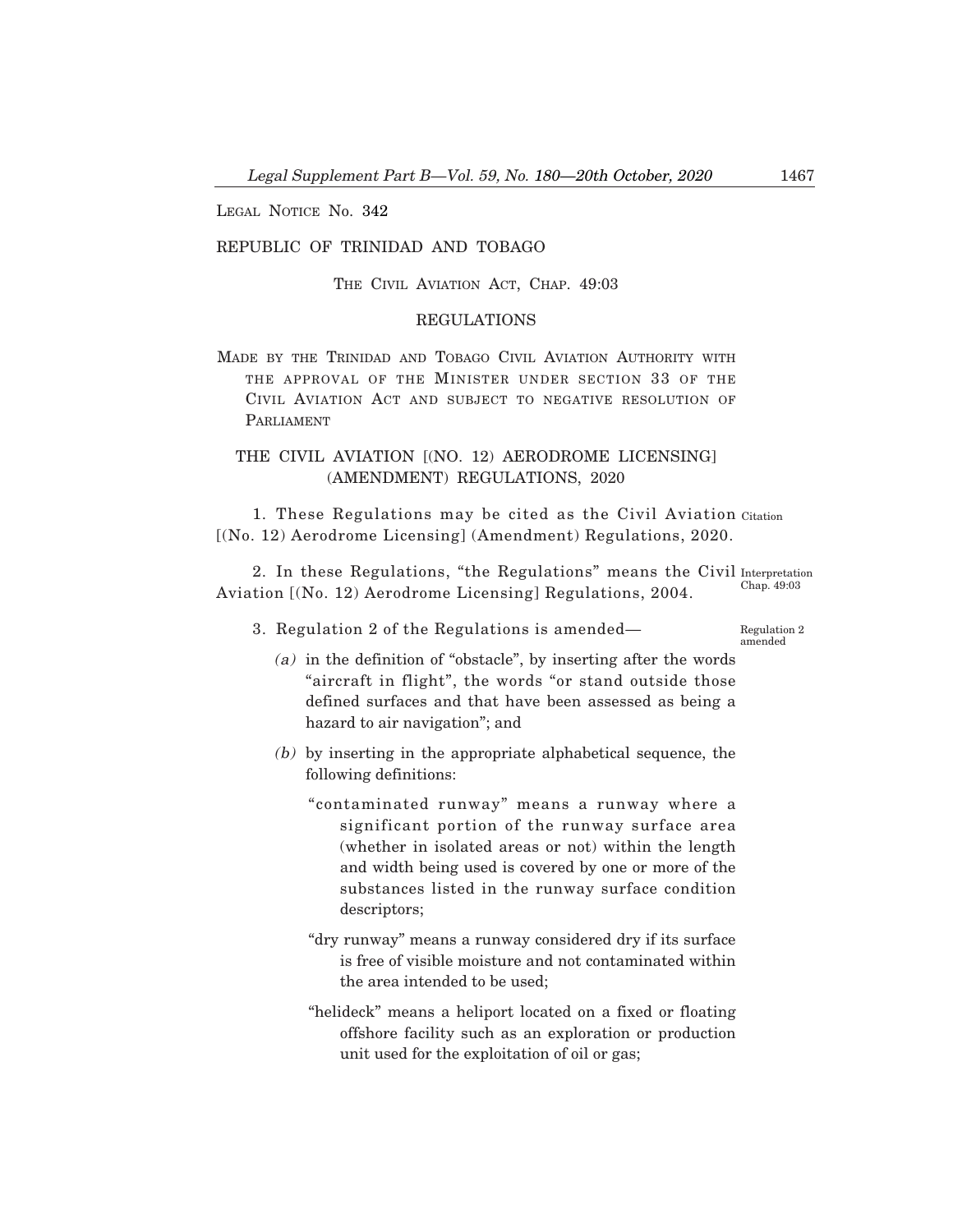- "heliport" means an aerodrome or a defined area on a structure intended to be used wholly or in part for the arrival, departure and surface movement of helicopters;
- "isolated aerodrome" means a destination aerodrome for which there is no destination alternate aerodrome suitable for a given aircraft type;
- "landing surface" means that part of the surface of an aerodrome which the aerodrome authority has declared available for the normal ground or water run of aircraft landing in a particular direction;
- "State of the Aerodrome" means the State in whose territory the aerodrome is located;
- "take-off surface" means that part of the surface of an aerodrome which the aerodrome authority has declared available for the normal ground or water run of aircraft taking off in a particular direction;
- "wet runway" means the runway surface is covered by any visible dampness of water up to and including 3 mm deep within the intended area of use;".
- Regulation  $21(1)$  amended

Regulation

- 4. Regulation 21(1) of the Regulations is amended–
	- (a) in paragraph (b), by deleting the word "and";
	- (b) by renumbering paragraph  $(c)$  as paragraph  $(d)$ ; and
	- (c) by inserting after paragraph (b), the following paragraph:

"(c) subject to the published conditions of use, ensure that his aerodrome and its facilities, be kept continuously available for flight operations during their published hours of operation, irrespective of weather conditions; and".

5. Regulation 52(4) of the Regulations is amended in paragraph (a) by inserting after the words "identify safety hazards", the words "from collected safety data and ensures the assessment of safety risks associated with identified hazards". 52(4) amended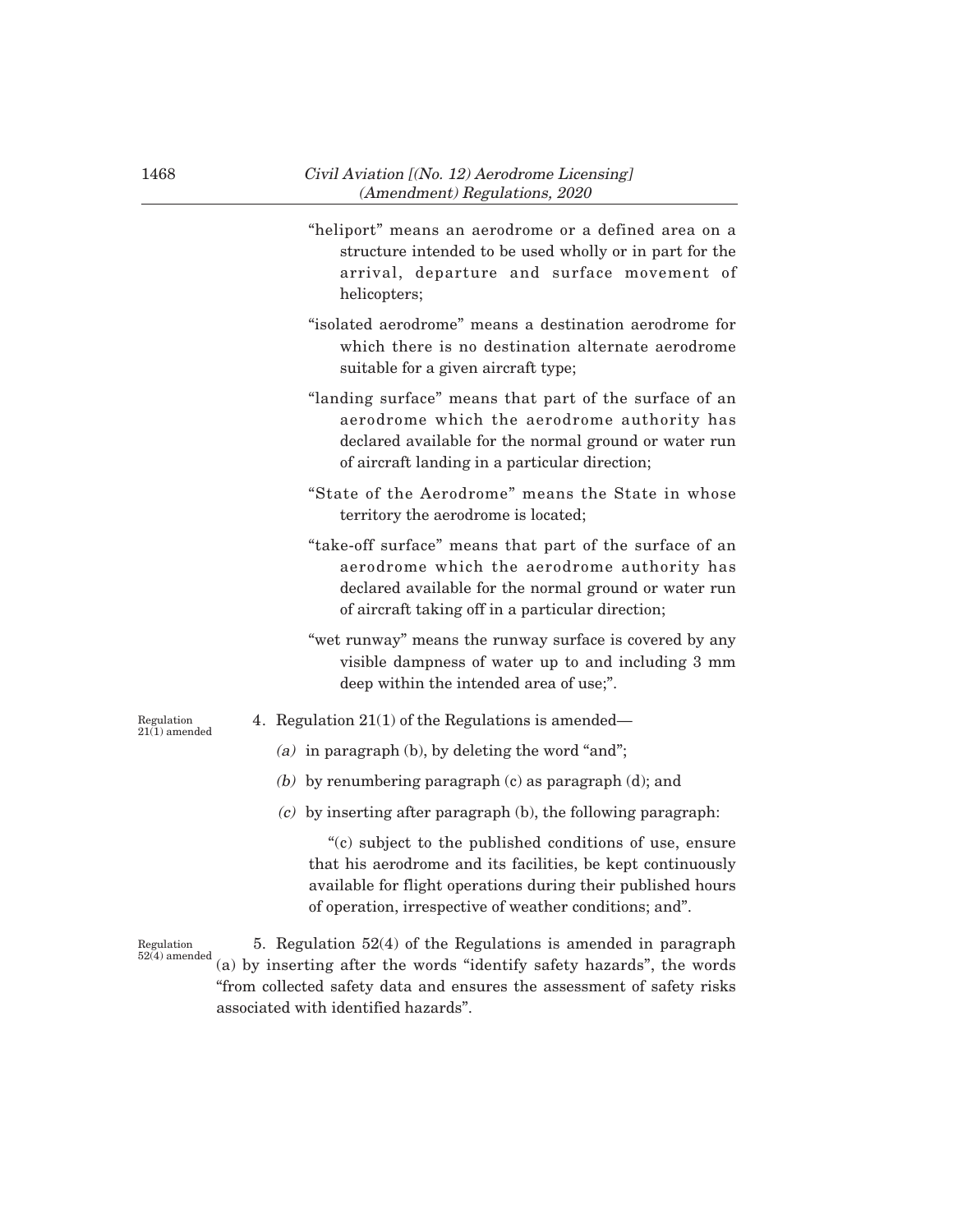6. The Regulations are amended, by revoking Schedule 2 and Schedule 2 substituting the following schedule: revoked and substituted

### "SCHEDULE 2

[Regulation 52(4)(e)]

#### FRAMEWORK FOR A SAFETY MANAGEMENT SYSTEM (SMS)

The following are the minimum standards for a Safety Management System (SMS) for an Aerodrome Operator Organization. An SMS is a management system for the management of safety by a aerodrome operator organisation.

#### GENERAL

This schedule specifies the framework for the implementation and maintenance of an SMS. The framework comprises the following four components and twelve elements as the minimum requirements for SMS implementation:

- 1. Safety policy and objectives are as follows:
	- (a) Management commitment;
	- (b) Safety accountability and responsibilities;
	- (c) Appointment of key safety personnel;
	- (d) Coordination of emergency response planning; and
	- (e) SMS documentation.
- 2. Safety risk management are as follows:
	- (a) Hazard identification; and
	- (b) Safety risk assessment and mitigation.
- 3. Safety assurance are as follows:
	- (a) Safety performance monitoring and measurement;
	- (b) The management of change; and
	- (c) Continuous improvement of the SMS.
- 4. Safety promotion are as follows:
	- (a) Training and education; and
	- (b) Safety communication.

#### CONTENTS FOR SMS IMPLEMENTATION

- 1. Safety policy and objectives
	- (a) Management commitment shall include the following:
		- (i) The aerodrome operator shall define its safety policy in accordance with international and national requirements. The safety policy shall–
			- (A) reflect organisational commitment regarding safety, including the promotion of a positive safety culture;
			- (B) include a clear statement about the provision of the necessary resources for the implementation of the safety policy;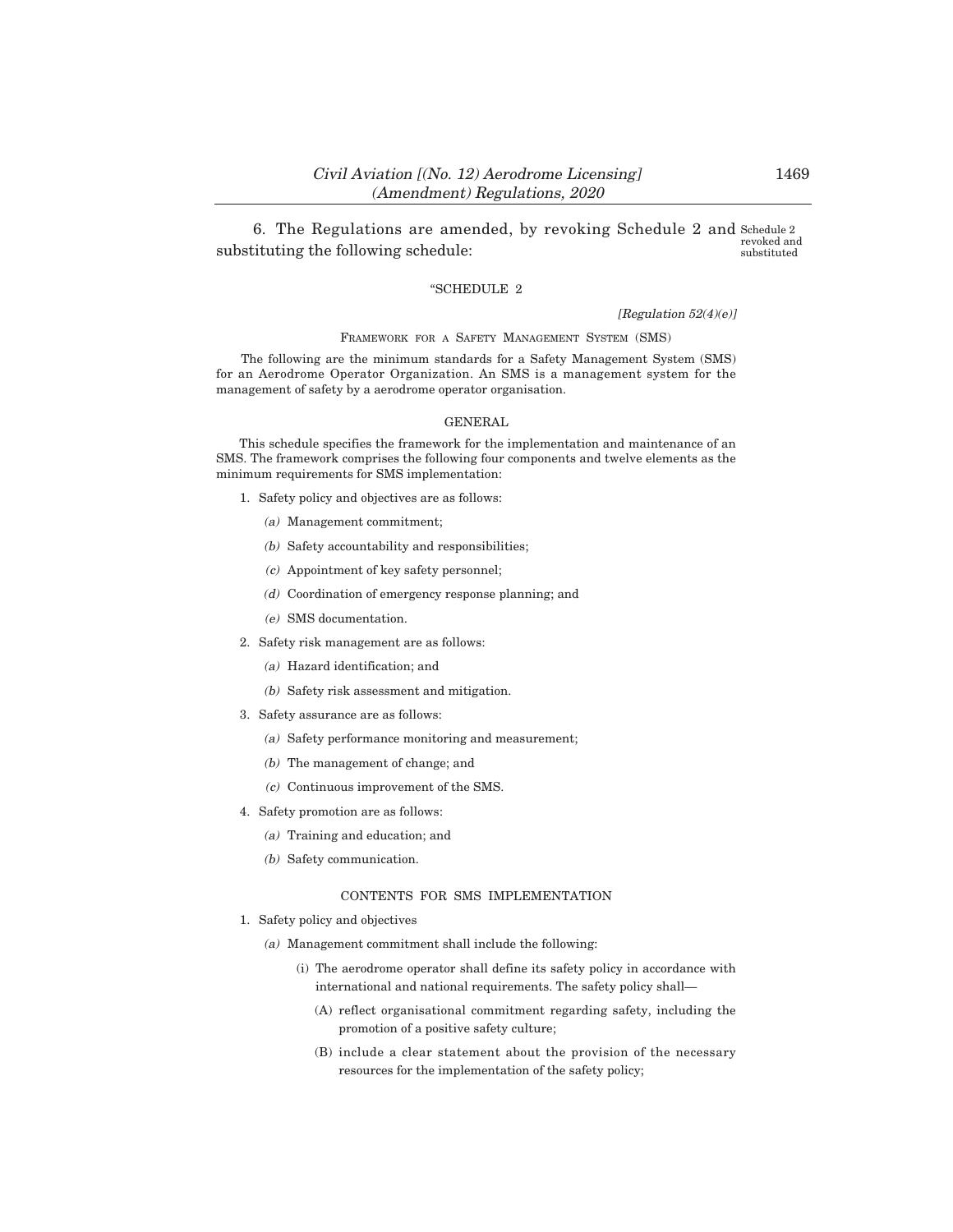- (C) include safety reporting procedures;
- (D) clearly indicate which types of behaviours are unacceptable in relation to the aerodrome operator's aviation activities and include the circumstances under which disciplinary action would not apply;
- (E) be signed by the accountable executive of the organisation;
- (F) be communicated, with visible endorsement, throughout the organisation; and
- (G) be periodically reviewed to ensure it remains relevant and appropriate to the aerodrome operator; and
- (ii) Taking due account of its safety policy, the aerodrome operator shall define safety objectives. The safety objectives shall–
	- (A) form the basis for safety performance monitoring and measurement as required under paragraph 3;
	- (B) reflect the aerodrome operator's commitment to maintain or continuously improve the overall effectiveness of the SMS;
	- (C) be communicated throughout the organisation; and
	- (D) be periodically reviewed to ensure they remain relevant and appropriate to the aerodrome operator.
- (b) Safety accountability and responsibilities

The aerodrome operator shall-

- (i) identify the accountable executive who, irrespective of other functions, is accountable on behalf of the organisation for the implementation and maintenance of an effective SMS;
- (ii) clearly define lines of safety accountability throughout the organisation, including a direct accountability for safety on the part of senior management;
- (iii) identify the responsibilities of all members of management, irrespective of other functions, as well as of employees, with respect to the safety performance of the organisation;
- (iv) document and communicate safety accountability, responsibilities and authorities throughout the organisation; and
- (v) define the levels of management with authority to make decisions regarding safety risk tolerability.
- (c) Appointment of key safety personnel
	- (i) The aerodrome operator shall appoint a safety manager who is responsible for the implementation and maintenance of the SMS; and
	- (ii) Depending on the size of the aerodrome operator and the complexity of its aviation products or services, the responsibilities for the implementation and maintenance of the SMS may be assigned to one or more persons, fulfilling the role of safety manager, as their sole function or combined with other duties, provided these do not result in any conflicts of interest.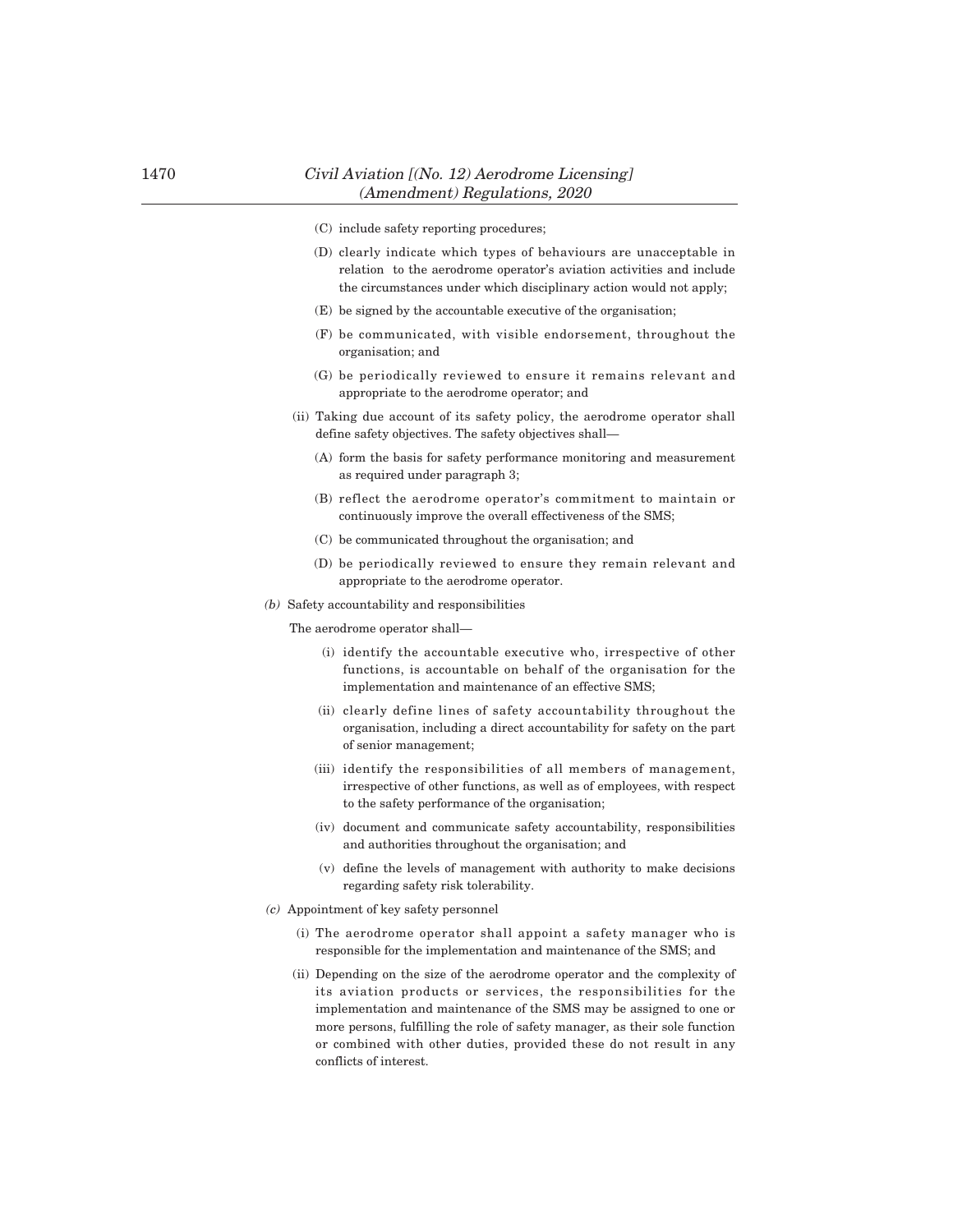(d) Coordination of emergency response planning

The aerodrome operator shall-

- (i) establish and maintain an emergency response plan for accidents and incidents in aircraft operations and other aviation emergencies; and
- (ii) ensure that the emergency response plan is properly coordinated with the emergency response plans of those organisations it must interface with during the provision of its products and services.
- (e) SMS documentation
	- (i) The aerodrome operator shall develop and maintain an SMS manual that describes its–
		- (A) safety policy and objectives;
		- (B) SMS requirements;
		- (C) SMS processes and procedures;
		- (D) Accountability, responsibility, and authorities for SMS processes and procedures; and
		- (E) the SMS manual may be in the form of stand-alone documents or may be integrated with other organisational documents maintained by the aerodrome operator; and
	- (ii) The aerodrome operator shall–
		- (A) develop and maintain SMS operational records as part of its SMS documentation; and
		- (B) the SMS operational records may be in the form of stand-alone documents or may be integrated with other organisational documents maintained by the aerodrome operator.
- 2. Safety risk management
	- (a) Hazard identification
		- (i) The aerodrome operator shall develop and maintain a process to identify hazards associated with its aviation services; and
		- (ii) Hazard identification shall be based on a combination of reactive and proactive methods; and
	- (b) Safety risk assessment and mitigation
		- (i) The aerodrome operator shall develop and maintain a process that ensures analysis, assessment and control of the safety risks associated with identified hazards; and
		- (ii) The process may include predictive methods of safety data analysis.
- 3. Safety assurance
	- (a) Safety performance monitoring and measurement
		- (i) The aerodrome operator shall develop and maintain the means to verify the safety performance of the organisation and to validate the effectiveness of safety risk controls; and